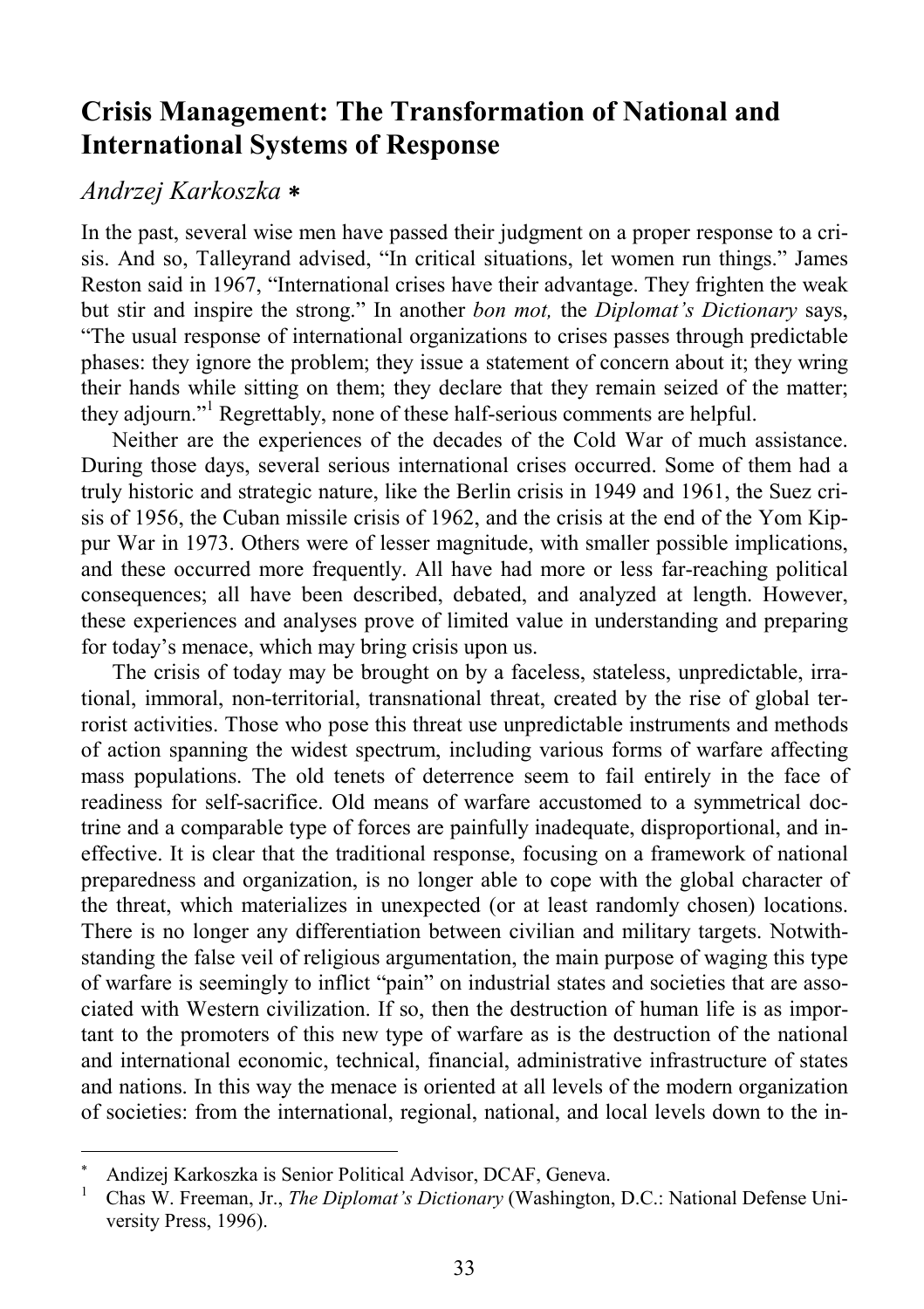dividual citizen. That is why the response to a potential crisis that may be created by such a threat requires a novel approach, much beyond that associated with the field that has heretofore been known as "crisis management."

The traditional crisis management approach, associated usually with natural catastrophes, responses to organized crime, internal political or social confrontations, or international inter-state conflict can be taken only as a preliminary basis for the new approach. All the traditional measures of early warning, intelligence gathering, legal order, technical and organizational preparedness, and international assistance and cooperation have to be augmented, transformed, and strengthened to cope with the new types of potential crisis. The traditional functions of such instruments of crisis response as military forces, police, intelligence services, civil emergency services, and state and local administrations need a redefinition and new procedures to encourage effective interaction if they are to be ready to confront these new circumstances.

The new crisis management approach has to prepare for all possible and hard-topredict contingencies, be targeted against a vast range of possible perpetrators, able to execute a massive surge in "response capabilities," prepare all elements of the system for a quick /instantaneous reaction, and have the ability to respond in a measure commensurate to the threat. On top of all this, it must respond with all its organic and supportive elements commanded and controlled in a comprehensive and timely manner, assuring both unity of command and unity of effort in usually messy and dramatic circumstances.

# **A Few Theoretical Notes on the Concept of "Crisis"**<sup>2</sup>

The term *crisis* seems to be used rather indiscriminately, as many situations are deemed important enough to give them a sense of "criticality" or "urgency," depending on context, the real or perceived sense of gravity of a given situation, and the attitude of the observer/analyst. With such a vague understanding of what constitutes a "crisis," it is correct to say that the adequacy of response to a difficult situation will depend in part upon the quality of the classifying categories used and our ability to correctly recognize the event's importance and its consequences. The definition of "crisis" usually depends either on conditions that have systemic consequences or on the decisionmaking framework. The first approach, linked to a systemic aspect, defines a crisis as a situation that disrupts the system or a part of the system by creating an abrupt or sudden change in one or more of the basic systemic variables. Thus, it may be said that crisis carries the potential for an unexpected or dangerous systemic transformation. It suggests the relationship to such terms as *change* and *conflict*. Whether or not a crisis actually produces significant change depends on various factors, such as the nature of the modification incurred and the available techniques for crisis management. It also depends on the sensitivity of the system to the actual crisis situation.

 $\frac{1}{2}$  Charles F. Hermann, "International Crisis as a Situational Variable," in *International Politics and Foreign Policy. A Reader in Research and Theory*, ed. James N. Rosenau (New York: The Free Press, 1969), 409–21.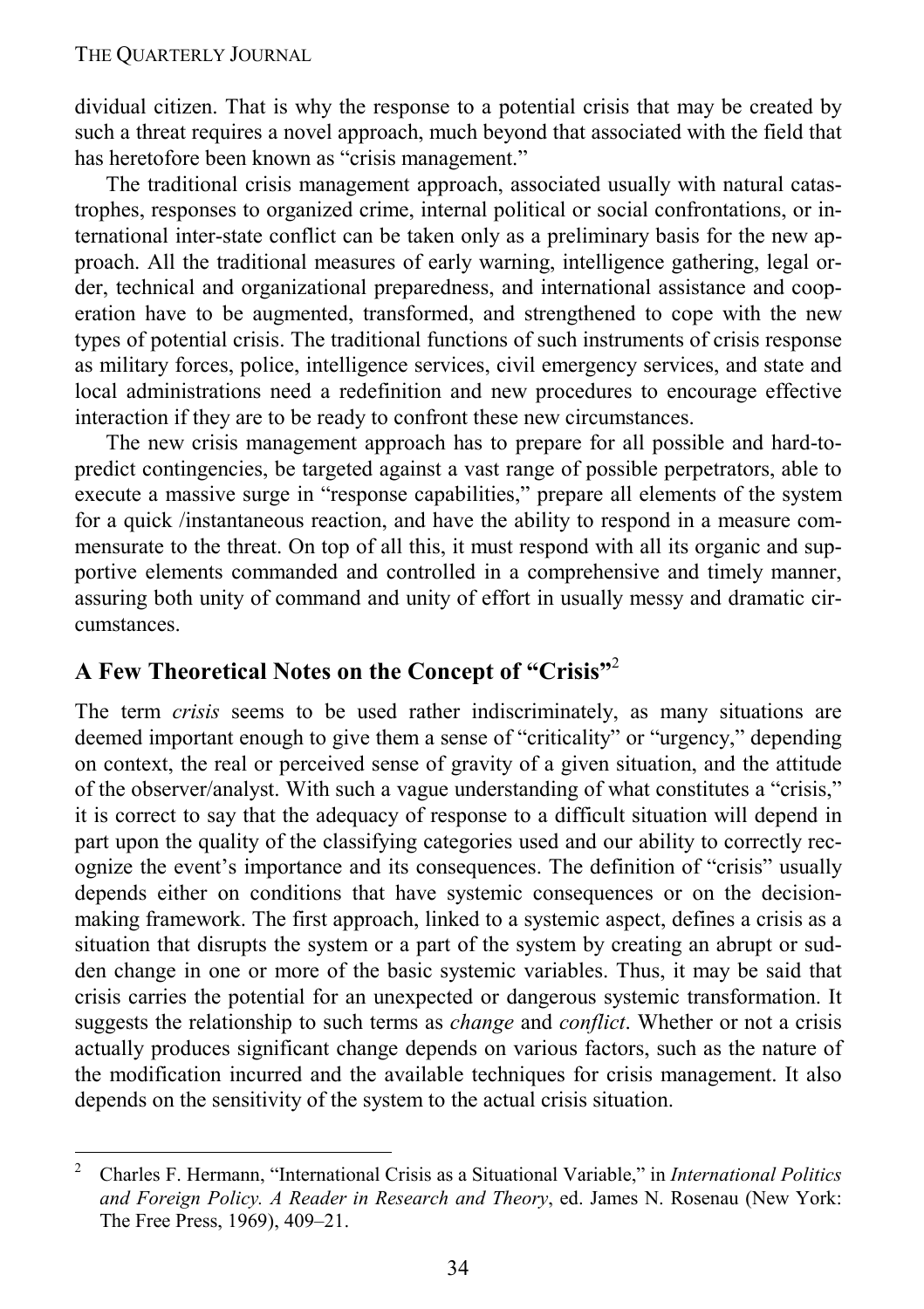As far as the second approach is concerned, it refers to a process by which decisions are made in response to a situation that is perceived as a crisis. Thus, the crisis acts as a stimulus; the decision represents a response. In this approach, a crisis may be defined as a situation that threatens high-priority goals of the decision-making unit and/or restricts the amount of time available for a response before the decision is made, and often surprises the members of the decision-making body by its occurrence. The key elements of importance here are the reality of the threat, the amount of time available, and the degree of surprise in a given situation. Decision-making in a crisis situation depends substantially on the specific perception of the situation by the actors involved in the decision-making process. If the actors are well prepared, the threat is well anticipated, and the bureaucratic, legal, and technical frameworks are ready for a wide spectrum of contingencies, the typical "crisis situation" is transformed into a "reflective situation." In the last case, the decision-making is similar to that for a "crisis situation," but the reflexive decisions are based on expected circumstances. In spite of time pressures and a lack of chances to consider major alternatives to an action, the flexibility exists for a proper adaptation of reaction, and the decision can be made more rapidly than in an actual crisis situation.

Both of the theoretical approaches briefly sketched above point to the necessity for the serious preparation of the appropriate response mechanism, enabling an effective crisis management approach to avert as much as possible the negative consequences of a sudden break-down of internal, individual, and societal order, as well as the disruption of the international security system, which may be caused by a crisis.

### **The National/International Security Sector as a Crisis "Response Mechanism"**

A classic mechanism of response to a crisis focuses on the clearly separated roles of the individual elements of the national security apparatus. Thus, international crises were usually met by a combination of military forces and diplomatic means, assisted by foreign intelligence services. Internal crises were managed by domestic law enforcement agencies or by the civil emergency system, involving the local and (if required) state-level civil administration. This separation of roles is no longer tenable. The new threat brings about the prospect of a crisis to which the response, if it is to be effective, must be organized on a wider front, drawing on many, if not all, available institutions and forces. All of them must contribute in a concerted effort, bearing directly or indirectly on the final result. According to the classical norms of any strategy based on multi-factor, multi-force, across-the-board activity, such an approach presupposes common legal frameworks, the availability of the full range of information about the threat, broad dissemination of that information in a time-urgent fashion, unified understanding of the intentions of commanding authorities, readiness of various assets, and standardized training for various contingencies.

A good example of the new approach to risk, and hence to the preparation for a new type of crisis, is given by the Comprehensive Risk Analysis project, mandated by the Swiss Parliament in 1991. The idea behind the project is that there exist three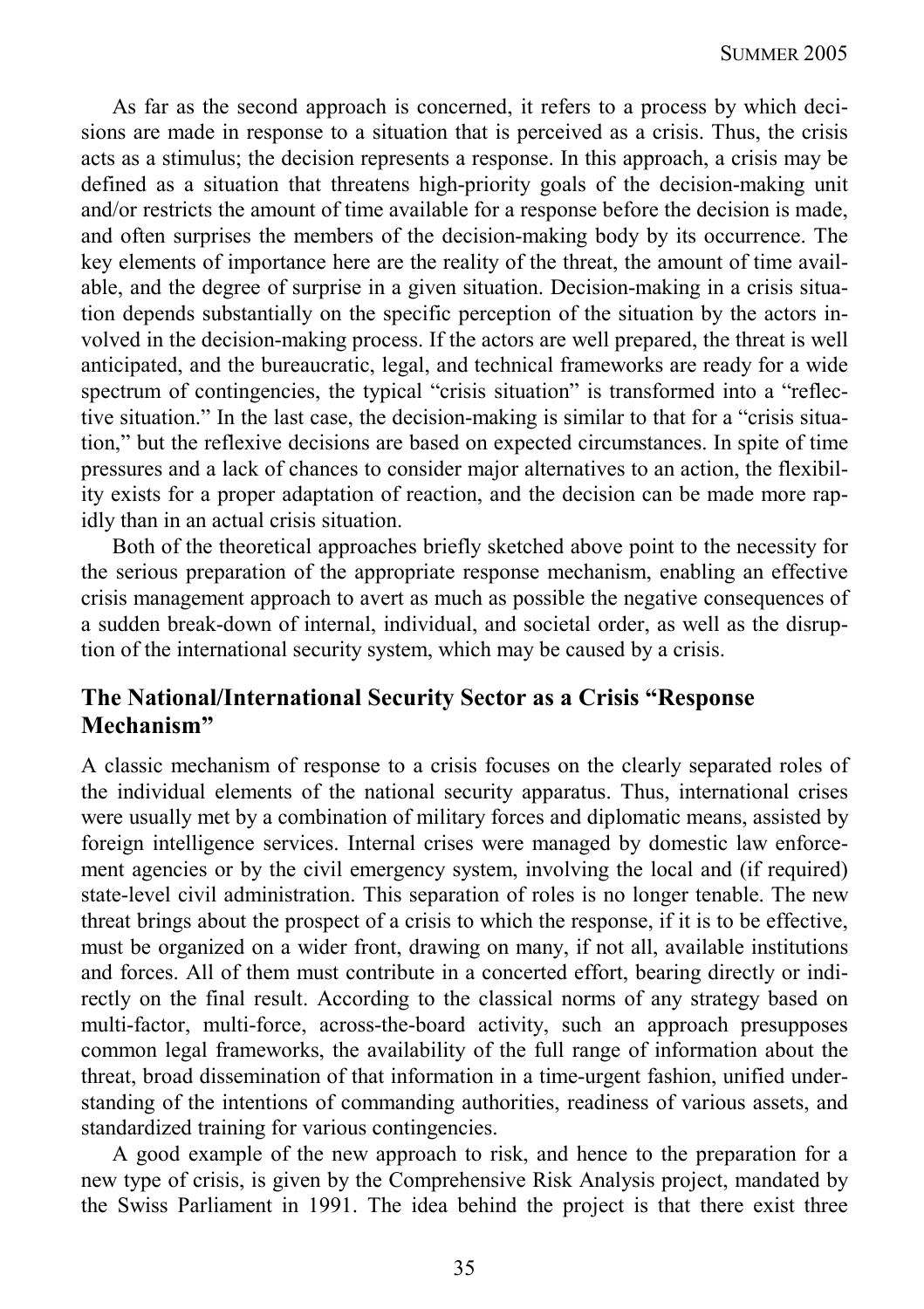methods to safeguard and enhance national security: two traditional—that is, empirical, or measure-oriented—approaches, and a new one, the risk-oriented approach to preparation. The last one presupposes a systematic assessment of all possible incidents or developments—including natural disasters; technological mishaps; ecological destabilization; cut-offs of the supply of energy, food, and strategic goods; economic meltdown; health system degradation; migration; political and social crisis; dangers to internal security—that could seriously endanger the basic national infrastructure and the livelihood of the population. All of them may be interlinked, and thus call for a comprehensive approach to preparedness and response by the entire national security structure.

As we talk about a host of different institutions and agencies, separated in their professional functions for decades, the proposed integration of effort and response is a very tall order. It requires time, concerted effort, and tangible resources to execute. It is all so much more demanding that we have neither much time nor common understanding of the matter or the resources at hand. The military are not allowed or prepared to act in domestic contingencies. National legislation is only now being developed to govern the new functions of different agencies.

The intelligence services are not prone to cooperate even within the national setting, let alone the international one. The dissemination of classified data is restricted to a very small circle, while in crisis situations it has to reach to the lowest levels of decision-making in a short period of time. The whole range of the command and control function has to integrate local agencies with the top national levels of administration. The state authorities must learn to cooperate with private industry and business in the execution of common goals. International organizations have divergent perceptions of required measures and procedures, not to mention their cumbersome decision-making and force-generation processes.

On a positive note, one must mention the existence of various national and international civil emergency systems, which can stand as a basis for the forthcoming development of a collective crisis management approach. However, the technical, organizational, and resource capacities of these existing crisis management systems need to be seriously augmented for them to be able to meet the new challenge. The politicians can no longer treat the task of crisis management as a secondary one from the point of view of state security, heretofore understood mainly as a matter of defense or law enforcement. Today, in a time of global terrorism and international organized crime influencing our mass survival (in cases of terrorists being armed with weapons of mass destruction) or our basic economic and social interests (in cases of criminals bringing havoc to wide sectors of the economy and society), the role of crisis management cannot be confined to functions such as search and rescue, fire protection, and sheltering or supporting a local population. The crisis and emergency management system is now at the forefront of any state's security protection mechanism.

As far as the international crisis management system is concerned, the situation is even more complex. The national-level incoherence and weak preparedness for crisis management is compounded by the rudimentary character of the international structures devoted to crisis management; by disagreements on the political framework of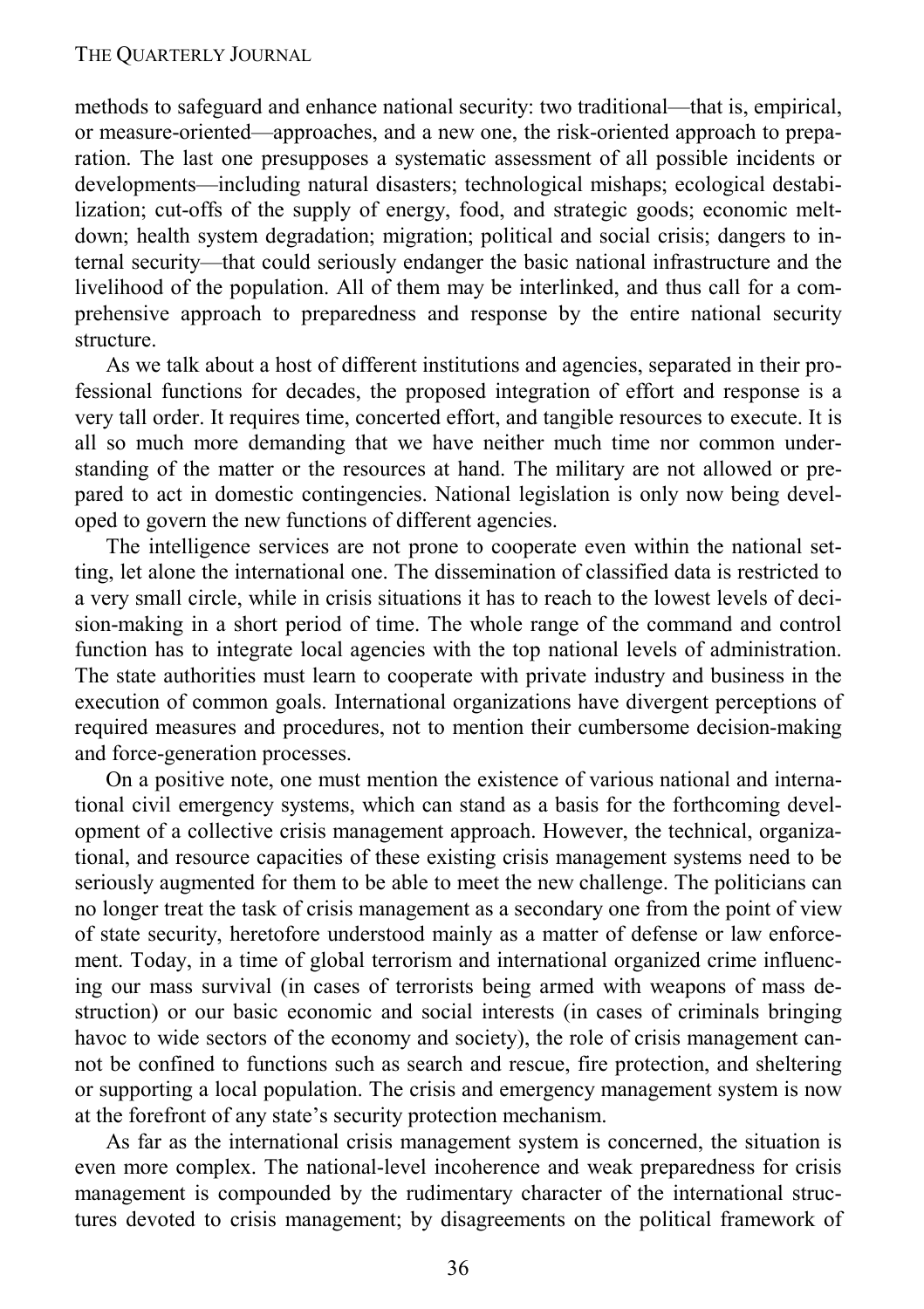decision-making for crisis prevention; the lack of common standards on organizational, technical, and procedural aspects of crisis management between various state members of respective organizations; the possible duplication of efforts; or, more often, complete neglect of crisis management altogether.

The gravity of the problem is, however, resulting in an increasingly intensified emphasis on crisis management on both the national and international levels. Each state in the Western hemisphere, and many outside it, seems to be taking up or pondering over the need to augment its crisis management capability. The issue has also become more frequently debated within international forums, raising the prospect of a better multilateral response to local, sub-regional, or wider global crises.

### **National Crisis Management—The U.S. Homeland Security System as a Model?** <sup>3</sup>

The new character and the unprecedented scale of the threat, epitomized by the attacks of September 11, calls for the full spectrum of responses, from early warning, deterrence, crisis preparedness and management, and consequence management, down to hard-core military defensive measures. Each area was found wanting and not entirely up to meeting the new tasks.

The U.S. crisis management system, built up during the Cold War and focused on preparedness for a nation-wide response to a possible nuclear attack (consisting of early warning and a partial sheltering of the population), and a more local response to civil emergencies, stemming from natural and technical disasters, was found inadequate to the new threats, as evidenced by the aftermath of the terrorist attacks of September 2001. The newly created White House Office of Homeland Security turned its attention to the readiness of "first responders" at the local level, enhancing border, airport, and seaport security, and improved intelligence sharing among federal agencies. From the outset it became apparent that there is a need for rapid and much tighter integration of the activities of the numerous federal institutions responsible for overall cri- $\overline{\phantom{a}}$  is management: the Coast Guard, $\overline{\phantom{a}}$  Customs, the Immigration and Naturalization Service, the FBI, police, the medical system, the Department of Energy, the transportation control system, and the intelligence services, to name the most obvious ones. In May 2002, a National Strategy for Homeland Security was announced, consisting of six missions, of which two—intelligence and warning, and emergency preparedness and response—seem to fall within the core of the realm of crisis management. The rest, namely border and transportation security, domestic counter-terror and law enforcement, protection of critical infrastructure, and chemical, biological, radiological, and nuclear (CBRN) protection belong to the realm of "defense"—that is, physical protec-

<sup>-&</sup>lt;br>3 Anja Dalgaard-Nielsen, "Homeland Security: American and European responses to September 11<sup>th</sup>," in *The Politics of European Security*, ed. Jess Pilegaard (Copenhagen: The Danish Institute for International Studies, 2004), 159–78. 4

John G. Ross, "Versatility Pays Off. U.S. Coast Guard Adapts Quickly to Homeland Security Challenges," *Armed Forces Journal* (June 2002): 40–44.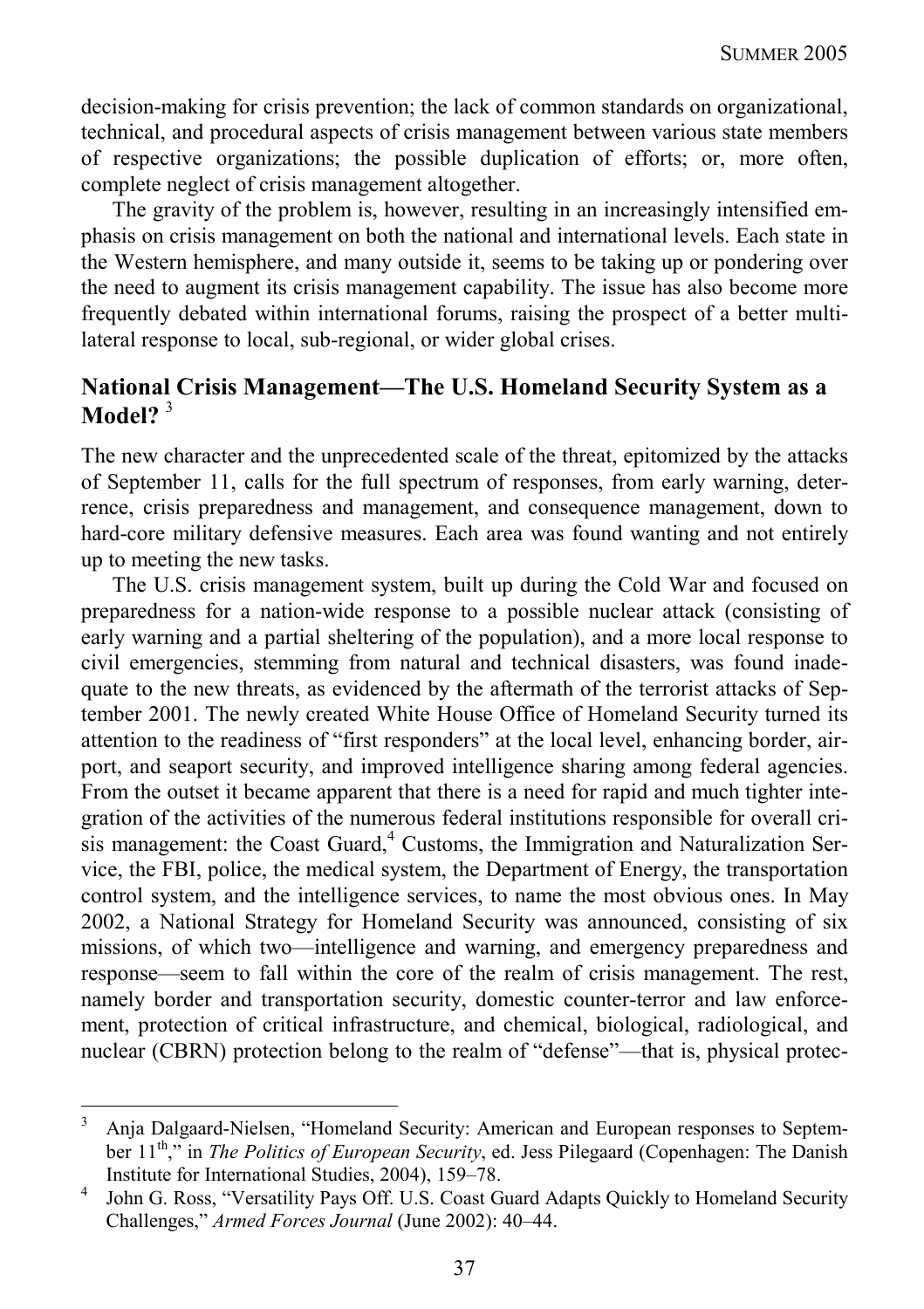tion against, and reaction to, the actual act of terror, providing an additional technical, human, and structural capability to the system of crisis management. The Homeland Security Act of 25 November 2002, creating the Department for Homeland Security, turned out to be the largest transformation of the U.S. internal security system in the post-World War II era, comparable only to the changes undertaken more than fifty years ago in the U.S. external security system, when the Pentagon, CIA, and the Joint Chiefs of Staffs were created.<sup>5</sup> The new department has put together many heretofore separated security, law enforcement, civil and industrial emergency institutions and services, to be augmented by the newly created (as of 17 April 2002) and independent Northern Command of the military.<sup>6</sup> The new department links not only several lateral institutions, working in different areas, but also consolidates various levels of administration and services—from the federal down to the local level—into one huge complex responsible for crisis preparedness and response. The 2003 budget for the new department amounted to \$37.7 billion. However, this huge budget is concentrated at the federal level, with no parallel increase of funds at the state and local levels.<sup>7</sup>

Along the lines of the Strategy for Homeland Security, serious re-arrangements were undertaken within the whole U.S. intelligence community, consisting of no less than fifteen different agencies.<sup>8</sup> The role of the CIA in the gathering and distribution of intelligence data is slated to increase.<sup>9</sup> In consequence, the resources for intelligence gathering and analysis, so far devoted mainly (80 percent) to military tasks and operated through Department of Defense, will have to be reallocated. The data concerned with the terrorist threat is to be integrated by the Terrorist Threat Integration Center, now under the CIA (but proposed to be transferred to the new Department of Homeland Security) and also incorporating similar units from the FBI and other agencies.<sup>10</sup> In this way, and for the first time, data on foreign and domestic threats are to be merged.

One of the biggest hurdles confronted by the new U.S. crisis management system seems to be a proper—that is, timely and comprehensive—distribution of relevant information on the credible threat and the coordination of crisis response within the huge

<sup>-&</sup>lt;br>5 "The Department of Homeland Security. Help or Hindrance? Strategic Comments," *IISS* 8:6 (August 2002). 6 Eric Schmitt, "Military Role in U.S. Gains Favor," *International Herald Tribune*, 22 July

 $\frac{2002}{7}$ .

 <sup>&</sup>quot;New Funding Backed for U.S. Intelligence," *International Herald Tribune*, 16 May 2002; *Security after 9/11. Strategy Choices and Budget Tradeoffs. A Briefing Book* (New York: Center for Defense Information, January 2003); James Russell and Iliana Bravo, "Homeland Defense: Ramping Up, But What's the Glide Path?" *Strategic Insight* 1:1 (March 2002). 8

Stansfield Turner, "Five Steps to Better Spying," *International Herald Tribune*, 10 February 2002.

Bruce Berkovitz, "The CIA is not Suited to Homeland Security," *International Herald Tribune*, 5 August 2003.<br><sup>10</sup> Duncan DeVille, "How to Split Up the Bipolar F.B.I.," *New York Times*, 18 June 2002.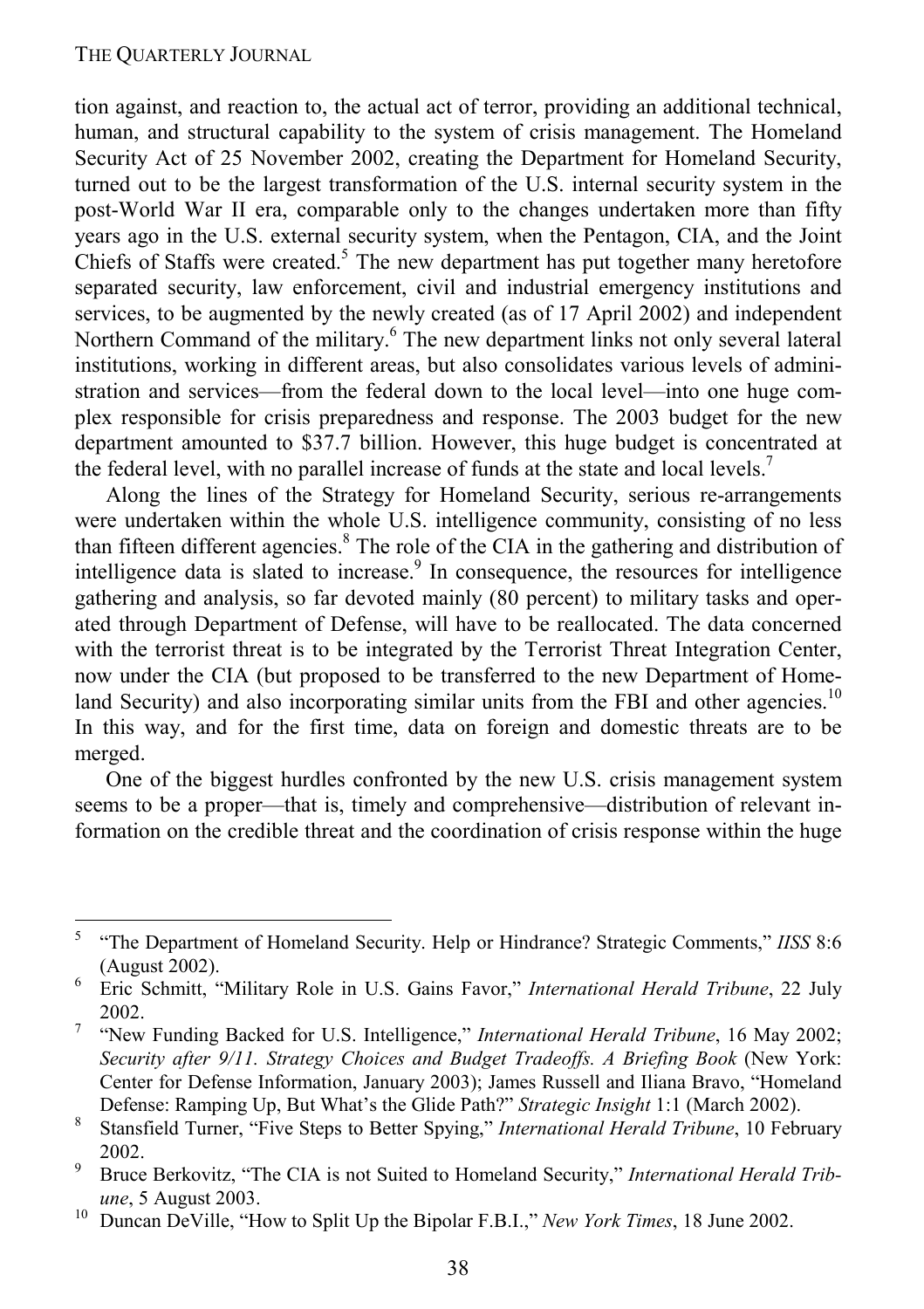new bureaucracy.11 The existing internal communication networks used for intelligence purposes are secret, encrypted, and require users to have the highest clearances. Now, the potential users of this material—local officials, emergency workers, law enforcement officers—are located down the chain of command and are far more numerous, and are often not given access to this information. The existing procedures set up according to the U.S. National Information Security Act and Cyber Risk Reduction Operations necessitate the strict protection of computer networks, impeding the level of interoperability among various agencies. The existing U.S. national emergency alert system established during the Cold War and based on television and radio broadcasting networks works on the national level, but is highly unreliable on the state and local level. The integration of command functions is developing adequately on the military side of the system due to the efforts of the newly established Northern Command in the form of the Joint Terrorist Task Force for Civil Support, but the military do not have the leading role in managing the Department of Homeland Security.<sup>12</sup> The whole system of command and control requires frequent training and exercises, but state and local budgets are not adequately financed for this purpose. Some aspects of the efforts to increase the general level of awareness and information gathering on possible threats like the Terrorism and Prevention System (TIPS program), which envisages the recruitment of citizens to provide information on suspects and dubious activities—are sparking opposition from those concerned about civil liberties and creeping McCarthvism.<sup>13</sup>

The U.S. Homeland Security administration and its growing role in crisis prevention may be seen as the upper limit of a national effort to confront the new security threats and adopt a national crisis response system. It is supported by financial and technical resources that most likely cannot be matched or replicated by other states. But, in fact, the U.S., faced for the first time with a direct and "inchoate," or "amorphous," threat to its national territory, is doing what other states (particularly those in Europe) have done for a long time before, although on a lesser scale. The European states—especially those, for example, like Switzerland, Germany, or Finland—having invested for years in their civil emergency and civil defense systems, seem to be much better prepared to respond to the new breed of security challenges. In the case of Finland, the state believed to be best prepared for such eventualities, the approach to crisis management is based on a Total Defense Concept envisaging the mobilization of all sectors of society in case of crisis, linking all civil defense and rescue services. The system is well coordinated on the regional level, and is equipped with an efficient communication system, radiation monitoring, and is linked to a robust border security management capability. However, in most other national cases, problems of informa-

 $\overline{\phantom{a}}$ 

<sup>&</sup>lt;sup>11</sup> Ralph Norman Channell, "Intelligence and the Department of Homeland Security," *Strategic Insight* 1:6 (August 2002).<br><sup>12</sup> James Russell, "NORTCOM to Coordinate DoD Role in Homeland Defense," *Strategic In-*

*sight* 1:3 (May 2002); Karen Guttieri, "Homeland Security and U.S. Civil-Military Relations," *Strategic Insight* 2:8 (August 2003). 13 "War on Civil Liberties," *International Herald Tribune*, 11 September 2002.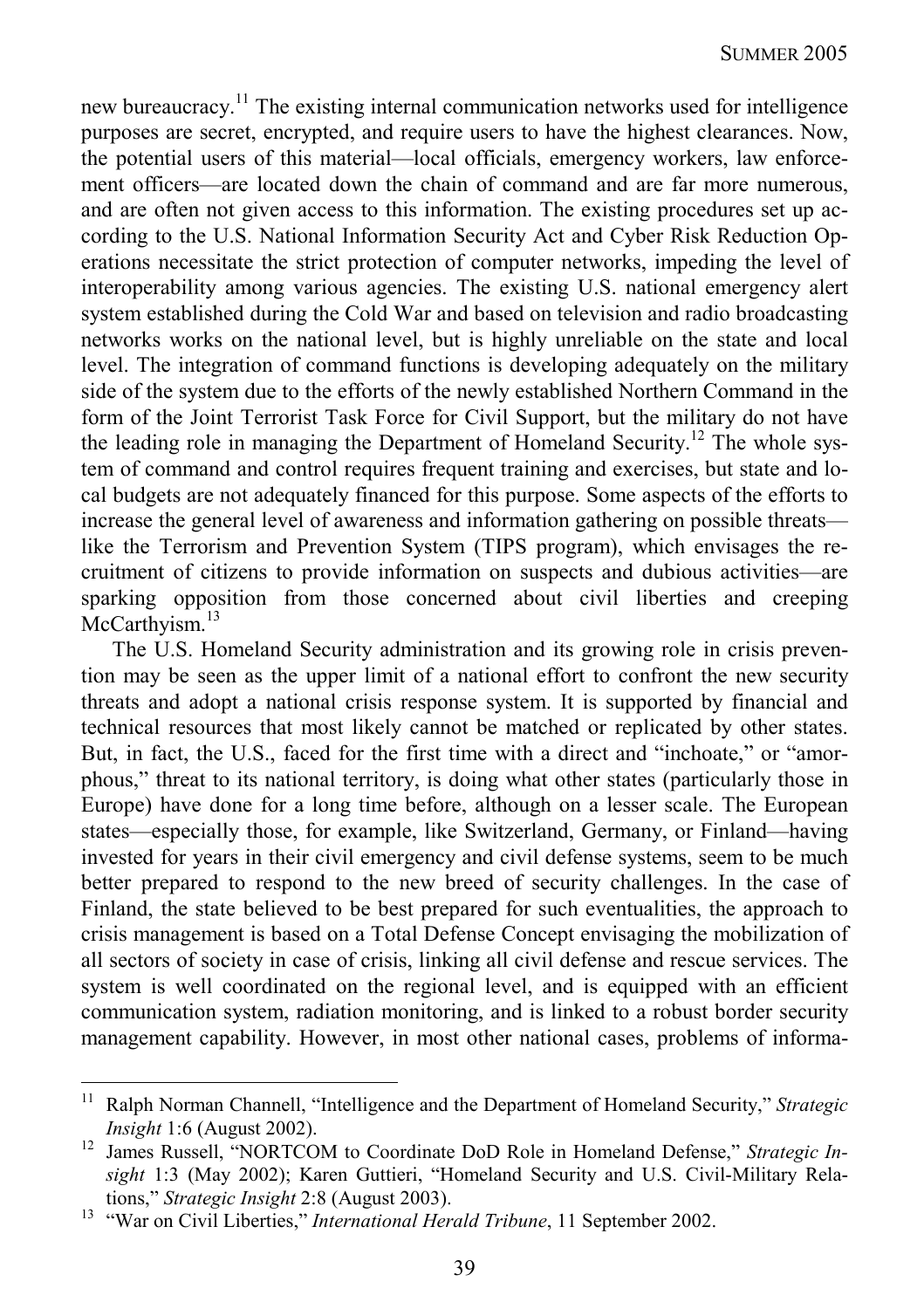1

tion gathering, analyzing, and disseminating—as well as the construction of efficiently coordinated national structures able to respond to and manage the new type of crises may prove technically and politically daunting, and very costly to boot. It seems that the challenges posed by the new type of threats are only now becoming the first order of business for many governments.

## **International Crisis Management – a Task for the Future** <sup>14</sup>

The EU Amsterdam Treaty of 1997 contains a formulation placing the Petersberg tasks at the core of European security and defense policy, within which the non-military measures and civil-military coordinated efforts are to be Europe's strength, to be used in the area of international crisis management. The Helsinki summit of the EU in 1999 posited civilian crisis management as being of parallel importance to the development of the Union's military capacity. According to this formulation, a specialized civilian crisis management committee was established, reporting to the Political and Security Committee of the Council. Within the committee's purview were the creation of the EU police corps (5,000 strong) capable of deployment in a crisis area together with the appropriate command structures; preparation of a law enforcement detachment (judges, prosecutors, administration, and penitentiary specialists); development of a body of experts in the area of civil administration in a broad spectrum of civil affairs; and a capability to field a civil protection corps able to respond quickly to natural disasters (linking to the humanitarian assistance policy already established within the European Commission).

During 2001, the civilian crisis management developments at the EU, falling as they did within the Common Foreign and Security Policy, were partially overshadowed by the efforts devoted to the military elements of the ESDP, particularly with the creation of the EU Rapid Response Forces, which may be taken as an augmentation of the EU's approach to crisis management on the more demanding, military side. In connection to these activities, the establishment of the Civilian Aspects of Crisis Management group and a Joint Situation Centre widened the EU's array of crisis management structures. The capability of the system was already put to the test in the actual operations of the EU on police missions in Macedonia and Bosnia-Herzegovina in 2003. In the same year the EU Council decided to further improve the EU's crisis management planning and response capabilities, establishing a special civil/military planning cell. The purpose was to be able to augment selected national military headquarters, to allow them to be used as part of the framework for EU-wide operations. As the report of the Working Group VIII (called the "Barnier Report" after the name of its chairman) indicated, the EU's security and defense policy needs a broader capability than the traditional crisis management approach to ensure security within and without the EU, based on the reinvigorated solidarity among member states.

<sup>14</sup> Hans-Christian Hagman, *European Crisis Management and Defence: The Search for Capabilities*, IISS Adelphi Papers 353 (New York: Oxford University Press, 2002), 35–51.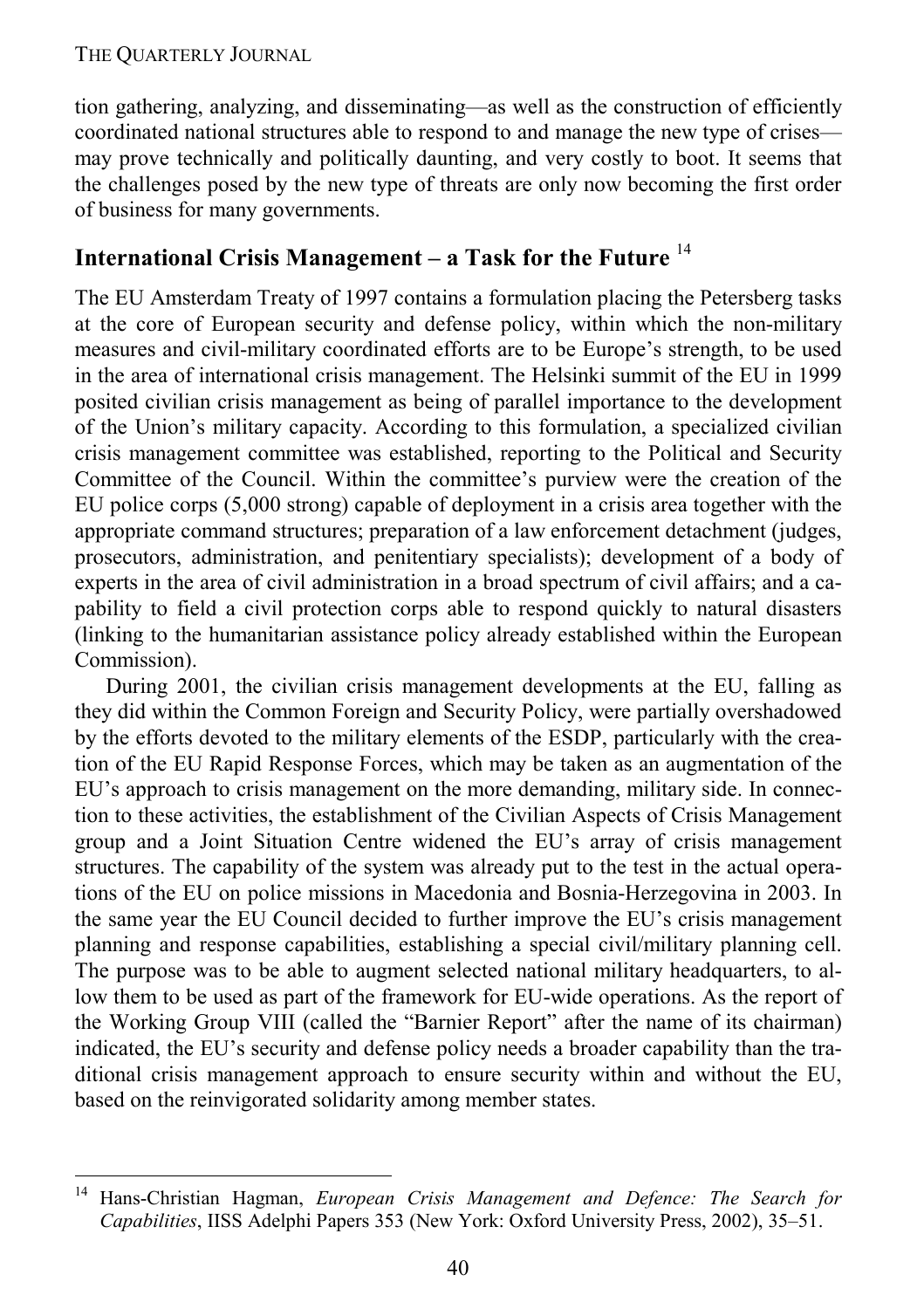The progress made in the EU's crisis management capabilities during the last few years is commendable. However, the real crisis response capabilities of the EU system are far from robust or efficient. Among its shortcomings, one could enumerate several conspicuous ones. First is the decision-making process for rapid response, falling into the realm of the "third pillar" of the community, depending entirely on the individual national will and decision to act, harmonized only at the level of the Council. Second are the structures for planning and management. Although they are quickly maturing and gaining necessary experience in organizing international crisis response, they are still only at the early stage of their development. Third is the fundamental dependence on national intelligence sources and the unwillingness to establish a common intelligence policy and sharing of information.<sup>15</sup> Fourth, the existing national crisis management systems are not all well connected and able to cooperate in time of need. This last deficiency has in some cases, like the German-Polish-Czech or German-French instances, been ameliorated after experiences of floods covering wide areas of these states, but this is still more a local than a pan-European network of cooperation. In sum, the EU crisis response is still in the nascent stages of its formation, and will take years to become a reliable and efficient system, able to cover the entire territory of the Union, not to mention the wide areas around it, where it may be needed most.

While the EU's crisis response capability may be described as developing with a clearly stated purpose and some resolve, NATO's ability to react and to manage crises (other than purely military ones) does not yet seem to be in the cards. Partially, this may stem from the still prevailing classic definition of the Alliance's mandate, concentrated on the military response to possible threats and paying less attention to other, non-military contingencies. The well-established NATO capacity to react to a serious security challenge to any of the member states stems from the era of the Cold War, when the threat was tangible and perceived by all. That old crisis response mechanism did not change substantially over the years. However, the shift in the character of the threat confronting the members' security today is already well acknowledged in the relevant official documents of NATO that have been issued in the last five years. NATO adopted the posture of a quasi-regional security organization, assuming responsibility for security and stability of areas far beyond the Treaty's legal area of responsibility. It thus became involved in a number of peacekeeping and peace-enforcement operations, involving many tasks other than military ones.

So far, one obvious response to the new security circumstances has been the whole gamut of programs and initiatives leading to the transformation and modernization of the capabilities of the conventional national militaries. Within these developments, one of the more recently undertaken steps is the NATO Response Force, designed to be able to serve in times of urgent international crisis. However, as it is envisaged today, this force seems intended for a high-intensity conflict more than for a wider range of contingencies, including low-intensity and geographically restricted crises precipitated,

<sup>15</sup> 15 Inga Czerny, "Ministrowie spraw wewnetrznych krajow UE o walce z terroryzmem (Ministers of internal affairs of EU states on battle against terrorism)," *Gazeta Wyborcza*, 19 March 2004.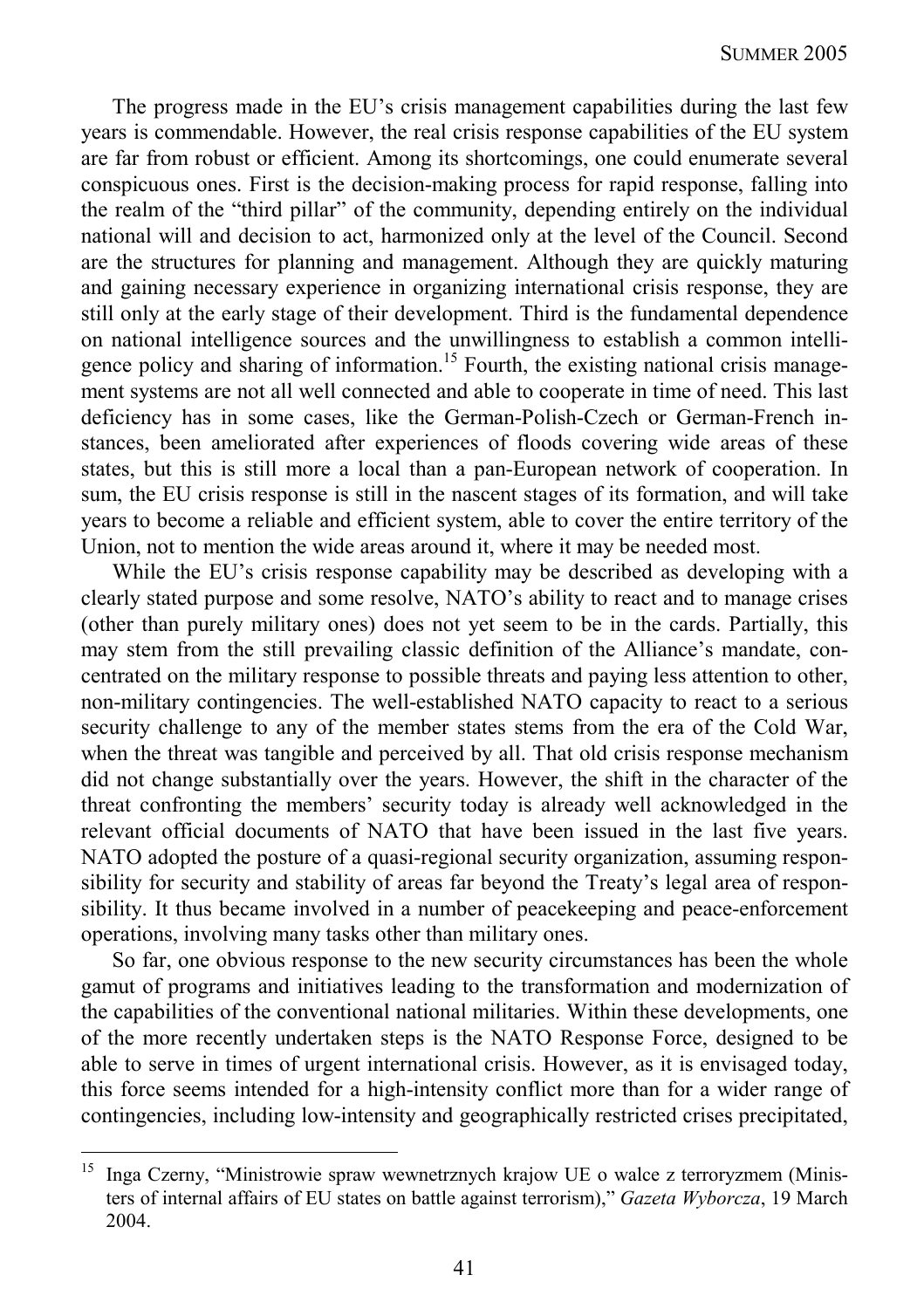for example, by non-state actors. Though debated within NATO, such a wide conflict management capability—which would include better adaptation of doctrine and available technology, better understanding of the "new" threats, joint handling of non-military security threats, and interaction with other European and international organizations involved in an international crisis management—still seems a matter for the future. Once developed, however, it would enter the territory already well covered by the EU's efforts and capabilities. Such a course of events would probably have a positive impact on the abilities of both of the organizations.

The NATO posture seems strongly influenced by the U.S. preoccupation with the anti-terrorist campaign, in which the Alliance as a whole has a much less clearly defined role. The main value of the Alliance's mechanisms in this respect may consist more in providing a forum for intelligence exchanges, as far as the other members are able to add to the vast capabilities of the U.S. information gathering system. Additionally, the Alliance's political framework facilitates the mobilization of allies for a particular crisis response, including a military operation among a coalition of willing states.